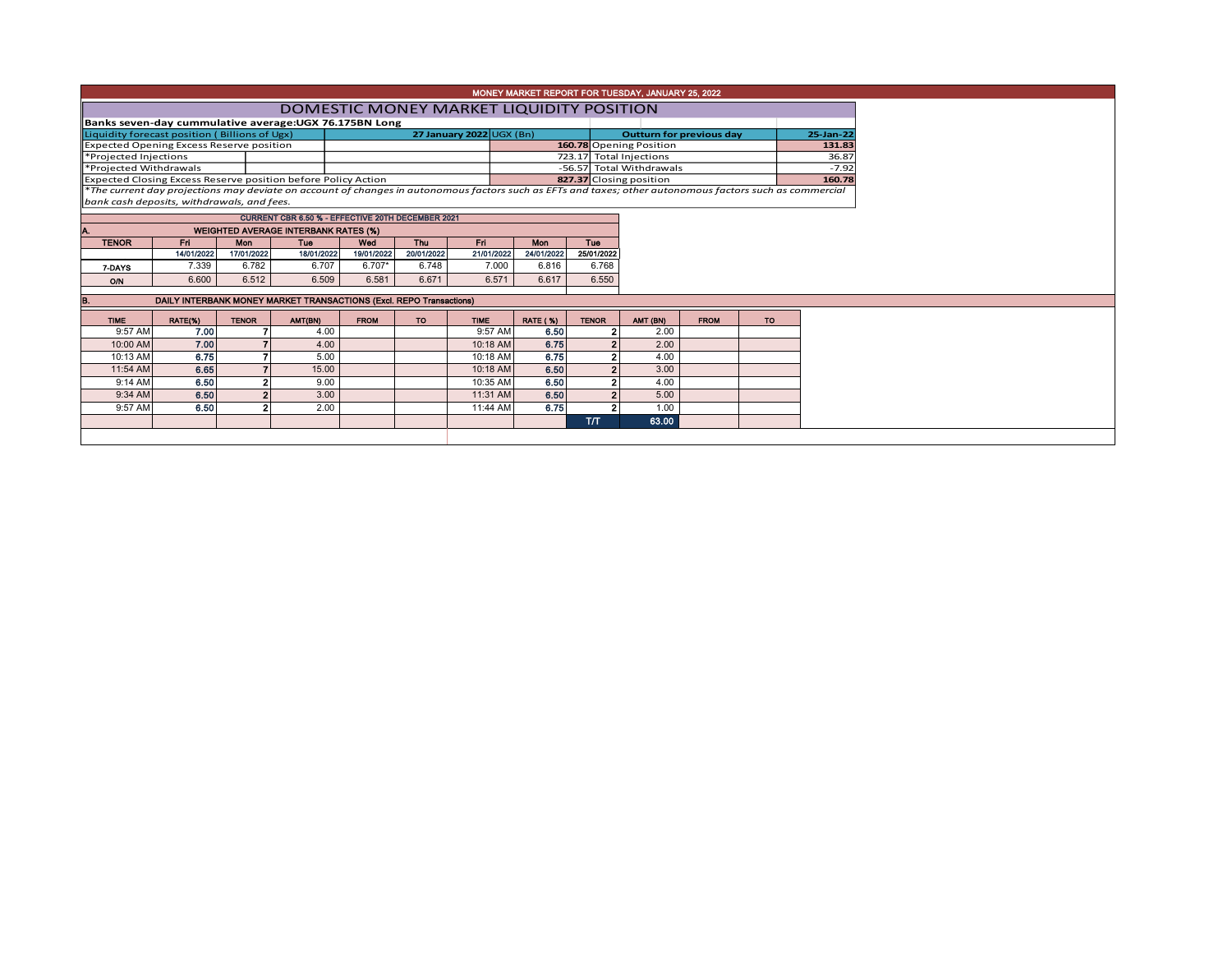| C.                                                                                    |                                                                                                                                                   |                  | <b>CBR AND THE 7- DAY WAR INTERBANK RATES</b>                                              |                                                                                            |                                    |                   |                          |                |              |                         |             |             |              |            |            |  |  |
|---------------------------------------------------------------------------------------|---------------------------------------------------------------------------------------------------------------------------------------------------|------------------|--------------------------------------------------------------------------------------------|--------------------------------------------------------------------------------------------|------------------------------------|-------------------|--------------------------|----------------|--------------|-------------------------|-------------|-------------|--------------|------------|------------|--|--|
| 9.500                                                                                 |                                                                                                                                                   |                  |                                                                                            |                                                                                            |                                    |                   |                          |                |              |                         |             |             |              |            |            |  |  |
| 9.000                                                                                 |                                                                                                                                                   |                  |                                                                                            |                                                                                            |                                    |                   |                          |                |              |                         |             |             |              |            |            |  |  |
| 8.500<br>8.000                                                                        |                                                                                                                                                   |                  |                                                                                            |                                                                                            |                                    |                   |                          |                |              |                         |             |             |              |            |            |  |  |
| 7.500                                                                                 |                                                                                                                                                   |                  |                                                                                            |                                                                                            |                                    |                   |                          |                |              |                         |             |             |              |            |            |  |  |
| 7.000                                                                                 |                                                                                                                                                   |                  |                                                                                            |                                                                                            |                                    |                   |                          |                |              |                         |             |             |              |            |            |  |  |
| 6.500                                                                                 | 244 meneri                                                                                                                                        |                  |                                                                                            |                                                                                            |                                    |                   |                          |                |              |                         |             |             |              |            |            |  |  |
| 6.000                                                                                 |                                                                                                                                                   |                  |                                                                                            |                                                                                            |                                    |                   |                          |                |              |                         |             |             |              |            |            |  |  |
| 5.000                                                                                 | 5.500                                                                                                                                             |                  |                                                                                            |                                                                                            |                                    |                   |                          |                |              |                         |             |             |              |            |            |  |  |
| 4.500                                                                                 |                                                                                                                                                   |                  |                                                                                            |                                                                                            |                                    |                   |                          |                |              |                         |             |             |              |            |            |  |  |
| 4.000                                                                                 |                                                                                                                                                   |                  |                                                                                            |                                                                                            |                                    |                   |                          |                |              |                         |             |             |              |            |            |  |  |
|                                                                                       | 11/01/2022                                                                                                                                        | 12/01/2022       |                                                                                            | 13/01/2022                                                                                 | 14/01/2022                         | 17/01/2022        |                          | 18/01/2022     |              | 19/01/2022              | 20/01/2022  |             | 21/01/2022   | 24/01/2022 | 25/01/2022 |  |  |
|                                                                                       |                                                                                                                                                   |                  |                                                                                            |                                                                                            |                                    |                   |                          |                |              |                         |             |             |              |            |            |  |  |
|                                                                                       |                                                                                                                                                   |                  |                                                                                            |                                                                                            |                                    |                   |                          |                |              |                         |             |             |              |            |            |  |  |
|                                                                                       | • Overnight WAR -7-day WAR - CBR rate - Upper bound -Lower bound<br>MONETARY POLICY OPERATIONS MATURITIES PROFILE: (27-JAN- 2022 TO 18-AUG- 2022) |                  |                                                                                            |                                                                                            |                                    |                   |                          |                |              |                         |             |             |              |            |            |  |  |
| D.<br><b>DATE</b>                                                                     | TH II                                                                                                                                             | <b>THUR</b>      | <b>THUR</b>                                                                                |                                                                                            | <b>THUR</b>                        | <b>THUR</b>       | <b>THUR</b>              | <b>THUR</b>    | <b>THUR</b>  | <b>THUR</b>             | <b>THUR</b> | <b>THUR</b> | <b>TOTAL</b> |            |            |  |  |
|                                                                                       | 27-Jan-22                                                                                                                                         | 03-Feb-22        | 10-Feb-22                                                                                  | 17-Feb-22                                                                                  | 24-Feb-22                          | 03-Mar-22         | 10-Mar-22                | 17-Mar-22      | 31-Mar-22    | 14-Apr-22               | 04-Aug-22   | 18-Aug-22   |              |            |            |  |  |
| <b>REPO</b>                                                                           | 171.21                                                                                                                                            | $\sim$           | $\sim$                                                                                     | $\sim$                                                                                     | $\sim$                             | $\sim$            | $\overline{\phantom{a}}$ | $\sim$         | $\sim$       | $\sim$                  | $\sim$      | $\sim$      | 171.21       |            |            |  |  |
| <b>REV REPO</b>                                                                       |                                                                                                                                                   | . п.             | . п.                                                                                       | $\overline{\phantom{a}}$                                                                   | $\sim$                             | $\sim$            | $\sim$                   | $\sim$         | $\sim$       | $\sim$                  | $\sim$      | $\sim$      | $\sim$       |            |            |  |  |
| <b>BOU BILL/DEPO A</b>                                                                | 103.50                                                                                                                                            | 29.20            | 20.00                                                                                      | 43.00                                                                                      | 10.00                              | 2.30              | 5.60                     | 24.00          | 5.09         | 30.00                   | 33.00       | 26.60       | 332.29       |            |            |  |  |
| <b>TOTALS</b>                                                                         | 274.71                                                                                                                                            | 29.20            | 20.00                                                                                      | 43.00                                                                                      | 10.00                              | 2.30              | 5.60                     | 24.00          | 5.09         | 30.00                   | 33.00       | 26.60       | 503.50       |            |            |  |  |
|                                                                                       |                                                                                                                                                   |                  | Total O/S Deposit Auction & BOU Bill balances held by BOU up to 18 AUGUST 2022: UGX 332 BN |                                                                                            |                                    |                   |                          |                |              |                         |             |             |              |            |            |  |  |
|                                                                                       |                                                                                                                                                   |                  | Total O/S Repo, Reverse Repo, BOU Bill balances held by BOU: UGX 503 BN                    |                                                                                            |                                    |                   |                          |                |              |                         |             |             |              |            |            |  |  |
| (EI) STOCK OF TREASURY SECURITIES                                                     |                                                                                                                                                   |                  |                                                                                            | Eii)<br><b>MONETARY POLICY MARKET OPERATIONS</b><br>(VERTICAL REPOS, REV-REPOS & BOU BILL) |                                    |                   |                          |                |              |                         |             |             |              |            |            |  |  |
| On-the-run O/S T-BILL STOCKs (Bns-UGX)                                                | LAST TBIILS ISSUE DATE: 20-JANUARY-2022                                                                                                           |                  | 7.054.97                                                                                   | 27/01/2022                                                                                 | OMO                                | <b>ISSUE DATE</b> | <b>AMOUNT</b>            | <b>WAR</b>     | <b>RANGE</b> | <b>TENOR</b>            |             |             |              |            |            |  |  |
| On-the-run O/S T-BONDSTOCKs(Bns-UGX)                                                  | 27/01/2022 REPO                                                                                                                                   |                  | $17$ -Dec                                                                                  | 160.00                                                                                     | 6.500                              |                   |                          |                |              |                         |             |             |              |            |            |  |  |
| TOTAL TBILL & TBOND STOCK- UGX                                                        |                                                                                                                                                   |                  | 22,077.48<br>29,132.45                                                                     |                                                                                            | <b>REVREPO</b>                     | 21-Dec            | 192.00                   | 6.500          |              |                         |             |             |              |            |            |  |  |
| O/S=Outstanding                                                                       |                                                                                                                                                   |                  |                                                                                            |                                                                                            | <b>REPO</b>                        | 23-Dec            | 251.00                   | 6.500          |              |                         |             |             |              |            |            |  |  |
| <b>MATURITY</b>                                                                       | <b>TOTAL STOCK</b>                                                                                                                                | <b>YTM (%)</b>   | <b>CHANGE IN</b>                                                                           |                                                                                            | <b>REPO</b>                        | 27-Dec            | 247.00                   | 6.500          |              |                         |             |             |              |            |            |  |  |
|                                                                                       | (BN UGX)                                                                                                                                          | AT CUT OFF*      | <b>YTM</b> (+/-)                                                                           |                                                                                            | <b>REPO</b>                        | 30-Dec            | 366.50                   | 6.500          |              |                         |             |             |              |            |            |  |  |
| 91                                                                                    | 112.21                                                                                                                                            | 6.501            | 0.000                                                                                      |                                                                                            | <b>REPO</b>                        | 31-Dec            | 392.00                   | 6.500          |              | ٩                       |             |             |              |            |            |  |  |
| 182                                                                                   | 434.24                                                                                                                                            | 8.400            | 0.000                                                                                      |                                                                                            | <b>REPO</b>                        | 05-Jan            | 273.00                   | 6.500          |              |                         |             |             |              |            |            |  |  |
| 364                                                                                   | 6,508.52                                                                                                                                          | 10.000           | $-0.400$                                                                                   |                                                                                            | <b>BOU BILL</b>                    | 06-Jan            | 9.95                     | 6.906          |              | 28                      |             |             |              |            |            |  |  |
| 2YR<br>3YR                                                                            | 257.11                                                                                                                                            | 11.000           | 1.000<br>1.710                                                                             |                                                                                            | <b>BOU BILL</b><br><b>BOU BILL</b> | 06-Jan<br>06-Jan  | 2.28<br>5.09             | 7.149<br>7.452 |              | 56<br>84                |             |             |              |            |            |  |  |
| 5YR                                                                                   | $\sim$<br>1,119.91                                                                                                                                | 13.100<br>14.390 | 1.390                                                                                      |                                                                                            | <b>REPO</b>                        | 06-Jan            | 374.00                   | 6.500          |              |                         |             |             |              |            |            |  |  |
| <b>10YR</b>                                                                           | 10.405.20                                                                                                                                         | 14.000           | 0.261                                                                                      |                                                                                            | <b>REVREPO</b>                     | 11-Jan            | 185.00                   | 6.500          |              | $\overline{\mathbf{c}}$ |             |             |              |            |            |  |  |
| 15YR                                                                                  | 8,486.42                                                                                                                                          | 15.900           | 0.400                                                                                      |                                                                                            | <b>REPO</b>                        | 14-Jan            | 242.00                   | 6.500          |              |                         |             |             |              |            |            |  |  |
| <b>20YR</b>                                                                           | 1.808.84                                                                                                                                          | 15,900           | 0.400                                                                                      |                                                                                            | <b>REPO</b>                        | 17-Jan            | 232.00                   | 6.500          |              | 3                       |             |             |              |            |            |  |  |
| Cut OFF is the lowest price/ highest yield that satisfies the auction awarded amount. |                                                                                                                                                   |                  |                                                                                            |                                                                                            | <b>REPO</b>                        | 19-Jan            | 268.00                   | 6.500          |              |                         |             |             |              |            |            |  |  |
|                                                                                       |                                                                                                                                                   |                  |                                                                                            |                                                                                            | <b>BOU BILL</b>                    | 20-Jan            | 42.77                    | 6.906          |              | 28                      |             |             |              |            |            |  |  |
|                                                                                       |                                                                                                                                                   |                  |                                                                                            |                                                                                            | <b>BOU BILL</b>                    | $20 - Jan$        | 23.74                    | 7.143          |              | 56                      |             |             |              |            |            |  |  |

BOU BILL 20-Jan - 29.50 7.398 84 REPO 20-Jan - 171.00 6.500 7

WAR-Weighted Average Rate